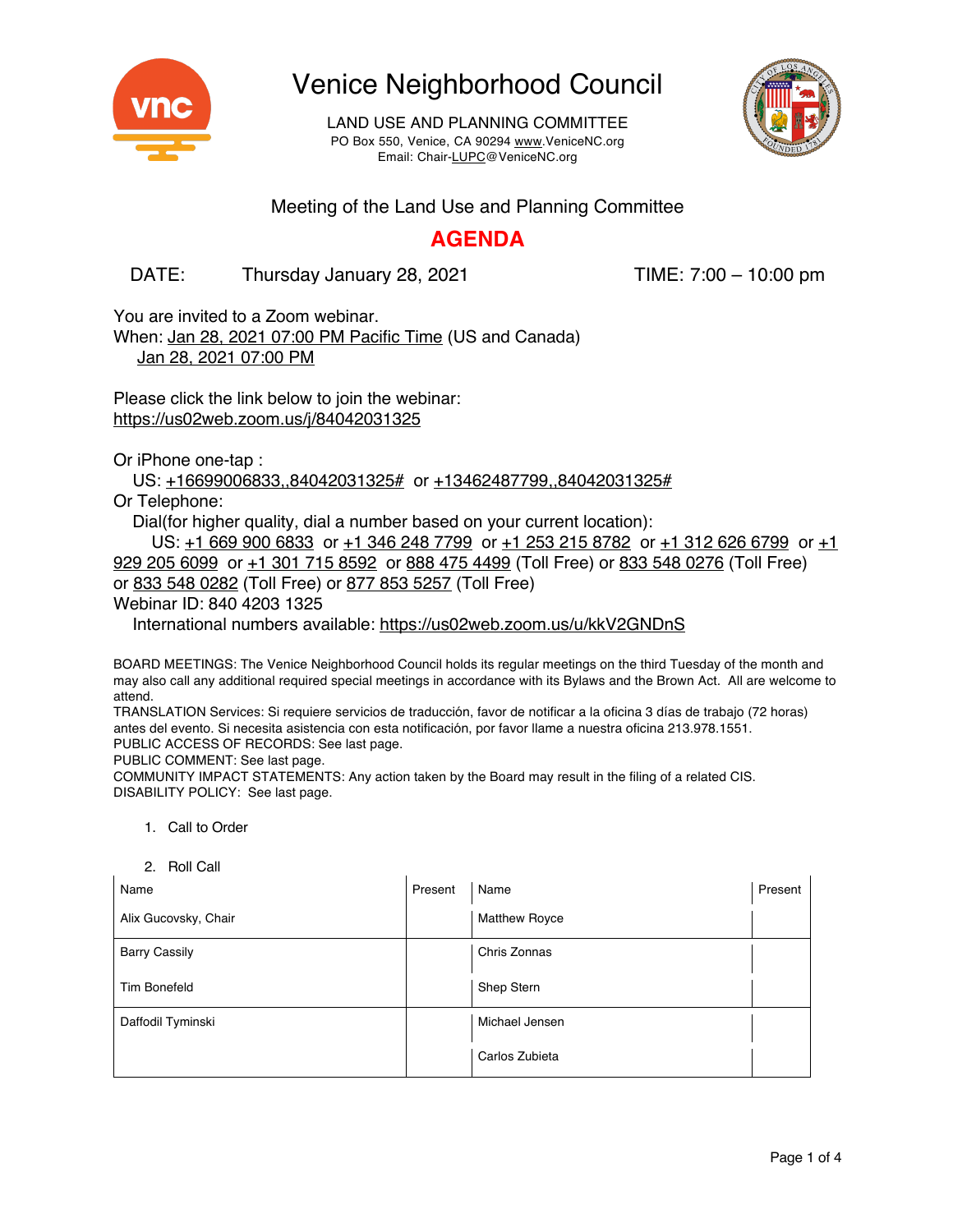LAND USE AND PLANNING COMMITTEE PO Box 550, Venice, CA 90294 www.VeniceNC.org Email: Chair-LUPC@VeniceNC.org

- 3. Approval of Minutes Draft minutes for January 14, 2021 at: http://venicenc.org/land-use-committee.php
- 4. Approval of Agenda
- 5. LUPC members to declare any conflicts of interest or ex parte communications relating to items on this meeting's agenda
- 6. Chair's Report
- 7. General Public Comment on non-agendized items related to Land Use and Planning 15 minutes
- 8. CASES FOR REVIEW

See project files for more detailed info at http://venicenc.org/land-use-committee.php

| А. | Case:                      | DIR-2020-4803-CDP-MEL & ENV-2020-4804-CE                                                                                                                                |
|----|----------------------------|-------------------------------------------------------------------------------------------------------------------------------------------------------------------------|
|    | City Hearing:              | not yet scheduled                                                                                                                                                       |
|    | Address:                   | 822 Angelus Place                                                                                                                                                       |
|    | LUPC Staff:                | Daffodil Tyminski                                                                                                                                                       |
|    | Applicant:                 | Matt Alan Boyd                                                                                                                                                          |
|    | Representative:            | Robert Thibodeau, DU Architects                                                                                                                                         |
|    | City Staff:                | Kevin Fulton                                                                                                                                                            |
|    | Case Description:<br>pool. | Major renovation to an existing single-family dwelling with a new 2nd<br>story addition, new 2-car attached garage with an additional guest parking space onsite, & new |

Public comment and possible motion

B. Case: DIR-2020-6096-CDP-MEL & ADM-2020-6098-VSO-ADU & ENV-2020-6098-CE City Hearing: not yet scheduled<br>Address: 705 6<sup>th</sup> Ave 705 6<sup>th</sup> Ave LUPC Staff:<br>
Applicant: Troy Ritter Troy Ritter<br>Sandra Bine Representative: City Staff: Sienna Kuo Case Description: New detached 2-story 760 sq ft ADU, 626 sq ft addition to the front

single-family dwelling, & 4 new parking spaces

Public comment & possible motion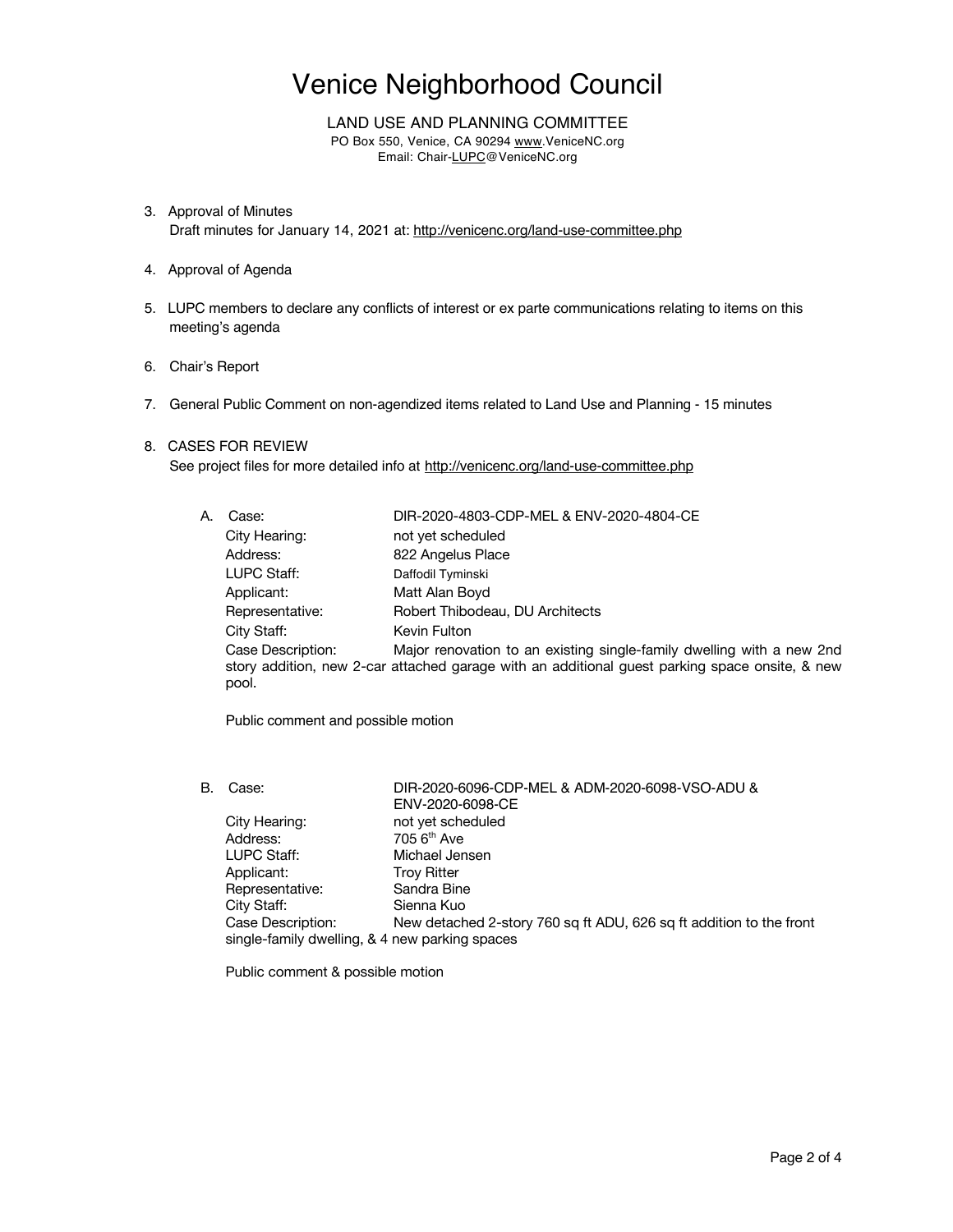LAND USE AND PLANNING COMMITTEE

PO Box 550, Venice, CA 90294 www.VeniceNC.org Email: Chair-LUPC@VeniceNC.org

C. Case: ZA-2020-5814-CDP-ZAA & ENV-2020-5815-CE City Hearing: not yet scheduled Address: 2342 Clement Ave<br>1 UPC Staff: Michael Jensen Michael Jensen Applicant: Carmen Carpenter Living Trust Representative: Robert Thibodeau, DU Architects City Staff: Bindu Kannan Case Description: Addition to existing single-family dwelling, new 2-car garage, extension of the 2<sup>nd</sup> floor, & new roof deck.

Public comment & possible motion

| D. | Case:             | DIR-2019-7601-CDP-MEL & ADM-2020-3749-VSO &                                         |
|----|-------------------|-------------------------------------------------------------------------------------|
|    |                   | ENV-2019-7602-CE                                                                    |
|    | City Hearing:     | February 1, 2021, 10 am                                                             |
|    | Address:          | 708 Boccaccio Ave/707 Woodlawn Ave                                                  |
|    | LUPC Staff:       | Chris Zonnas                                                                        |
|    | Applicant:        | Mahmoud Khanpur-Ardestani & Azaz Nikfarjam                                          |
|    | Representative:   | Susan Steinberg, Howard Robinson & Associates                                       |
|    | City Staff:       | Bob Babajian                                                                        |
|    | Case Description: | Demolition of 1-story duplex & detached garage & construction of new                |
|    |                   | 2-story duplex with attached garage & non-habitable basement, with 5 parking spaces |

Public comment & possible motion

9. Adjournment

**PUBLIC INPUT AT NEIGHBORHOOD COUNCIL MEETINGS**: The public is requested to fill out a "Speaker Card" to address the Land Use & Planning Committee on any agenda item before the Land Use & Planning Committee takes action on an item. Comments from the public on agenda items will be heard only when the respective item is being considered. Comments from the public on other matters not appearing on the agenda that are within the Land Use & Planning Committee jurisdiction will be heard during the General Public Comment period. Please note that under the Brown Act, the Land Use & Planning Committee is prevented from acting on a matter that you bring to its attention during the General Public Comment period; however, the issue raised by a member of the public may become the subject of a future Land Use & Planning Committee meeting. Public comment is limited to **1** minute per speaker, unless adjusted by the presiding officer.

**POSTING**: *In compliance with Government Code section 54957.5, non-exempt writings that are distributed to a* majority or all of the board members in advance of a meeting may be viewed at Beyond Baroque, 681 Venice Blvd; Venice Public Library, 501 S. Venice Blvd; and at our website by clicking on the following link: www.venicenc.org, or *at the scheduled meeting.* You can also receive our agendas via email by subscribing to L.A. City's Early Notification System at www.lacity.org/your-government/government-information/subscribe-meetings-agendas-anddocuments/neighborhood. In addition, if you would like a copy of any record related to an item on the agenda, please *contact* chair-lupc@venicenc.org